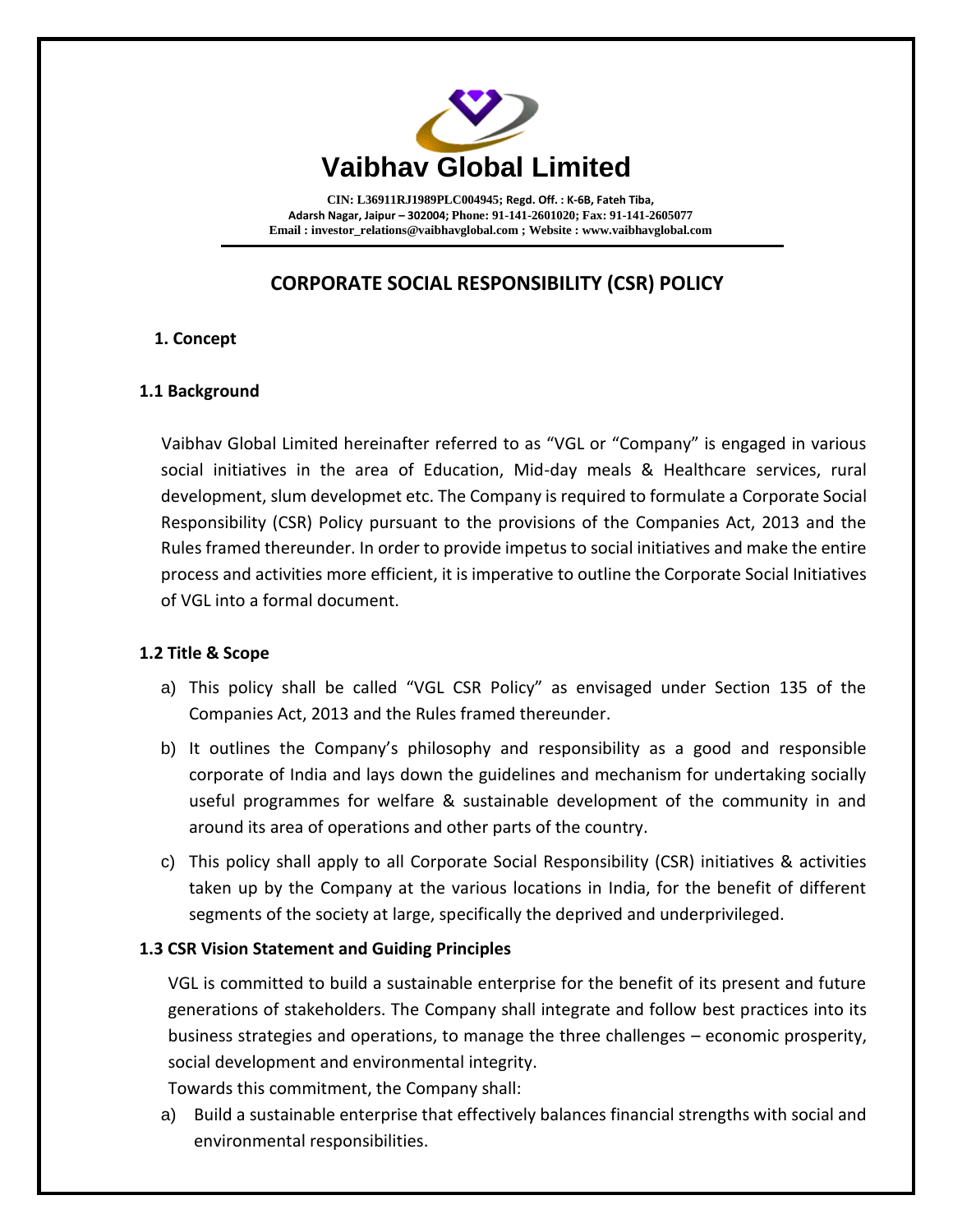- b) Deliver sustainable top-line and bottom-line growth while maintaining the highest corporate governance standards.
- c) Reduce its environmental footprint by investing in eco-friendly and reliable technologies and practices.
- d) Increase efficiency by optimum utilization of resources and technology.
- e) Promote sustainable farming practices to boost crop productivity in rural India through its soil testing facilities and other advisory services.
- f) Work towards improving the quality of life by making the communities self-reliant in areas within which it operates.
- g) Build lasting social capital through interventions in the infrastructure, healthcare, education, vocational domains and other social welfare initiatives for the community residing in the vicinity of its plants and other places in India.
- h) Ensure welfare, growth and safety of all people associated with the Company.
- i) Empower its employees and continuously develop their knowledge and skill sets, so that they realize their true potential and drive the Company's growth.
- j) Promote inclusive growth and equal opportunity by retenting a caste, gender and religion neutral organization.

#### **1.4 Definitions.**

- (a) "Administrative overheads" means the expenses incurred by the company for 'general management and administration' of Corporate Social Responsibility functions in the company but shall not include the expenses directly incurred for the designing, implementation, monitoring, and evaluation of a particular Corporate Social Responsibility project or programme.
- (b) "International Organisation" means an organisation notified by the Central Government as an international organisation under section 3 of the United Nations (Privileges and Immunities) Act, 1947 (46 of 1947), to which the provisions of the Schedule to the said Act apply.
- (c) "Net profit" means the net profit of a company as per its financial statement prepared in accordance with the applicable provisions of the Act, but shall not include the following, namely: -
	- (i) any profit arising from any overseas branch or branches of the company, whether operated as a separate company or otherwise; and
	- (ii) any dividend received from other companies in India, which are covered under and complying with the provisions of section 135 of the Act: Provided that in case of a foreign company covered under these rules, net profit means the net profit of such company as per profit and loss account prepared in terms of clause (a) of sub-section (1) of section 381, read with section 198 of the Act.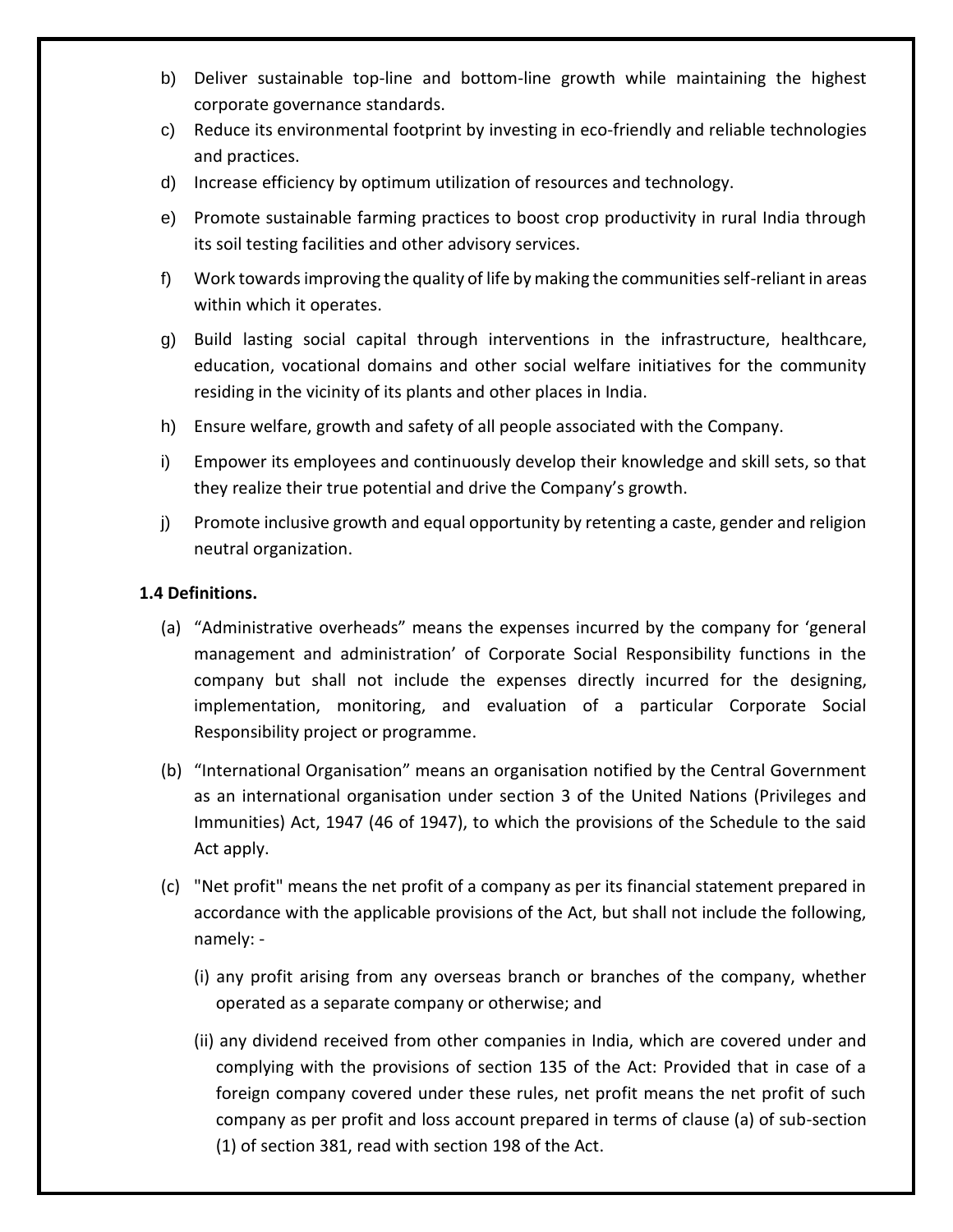- (d) "Ongoing Project" means a multi-year project undertaken by a Company in fulfilment of its CSR obligation having timelines not exceeding three years excluding the financial year in which it was commenced, and shall include such project that was initially not approved as a multi-year project but whose duration has been extended beyond one year by the board based on reasonable justification.
- (e) "Public Authority" means 'Public Authority' as defined in clause (h) of section 2 of the Right to Information Act, 2005 (22 of 2005).
- (f) Terms that have not been defined in this policy shall have the same meaning assigned to them under the Companies Act, 2013 and rules made thereunder.

# **1.5 Constitution of CSR Committee**

- a) The Committee shall consist of a minimum 3 Directors where one of whom shall be Independent Director.
- b) Minimum two (2) members shall constitute a quorum for the Committee meeting.
- c) Membership of the Committee shall be disclosed in the Annual Report.
- d) Terms of the Committee shall be continued unless terminated by the Board of Directors.

# **1.6. Chairman**

- a) Chairman of the Committee shall be appointed by the Board of Directors or the Committee itself.
- b) Chairman of the Company may be appointed as a member or Chairman of the Committee.
- c) In the absence of the Chairman, the members of the Committee present at the meeting shall choose one amongst them to act as Chairman.
- d) Chairman of the CSR Committee should present at the Annual General Meeting or may nominate some other member to answer the shareholders' queries.

# **1.7 Function of CSR Committee**

The CSR Committee shall:

- a) Formulate and recommend to the Board, a CSR Policy which shall indicate the activities to be undertaken by the Company in terms of Schedule VII of the Companies Act, 2013 or any amendment thereof.
- b) Recommend the amount of expenditure to be incurred on CSR activities and
- c) Monitor the CSR policy from time to time.
- d) Formulate and recommend to the Board, an annual action plan in pursuance of its CSR policy, which shall include the following, namely:-
	- (i) the list of CSR projects or programmes that are approved to be undertaken in areas or subjects specified in Schedule VII of the Act;
	- (ii) the manner of execution of such projects or programmes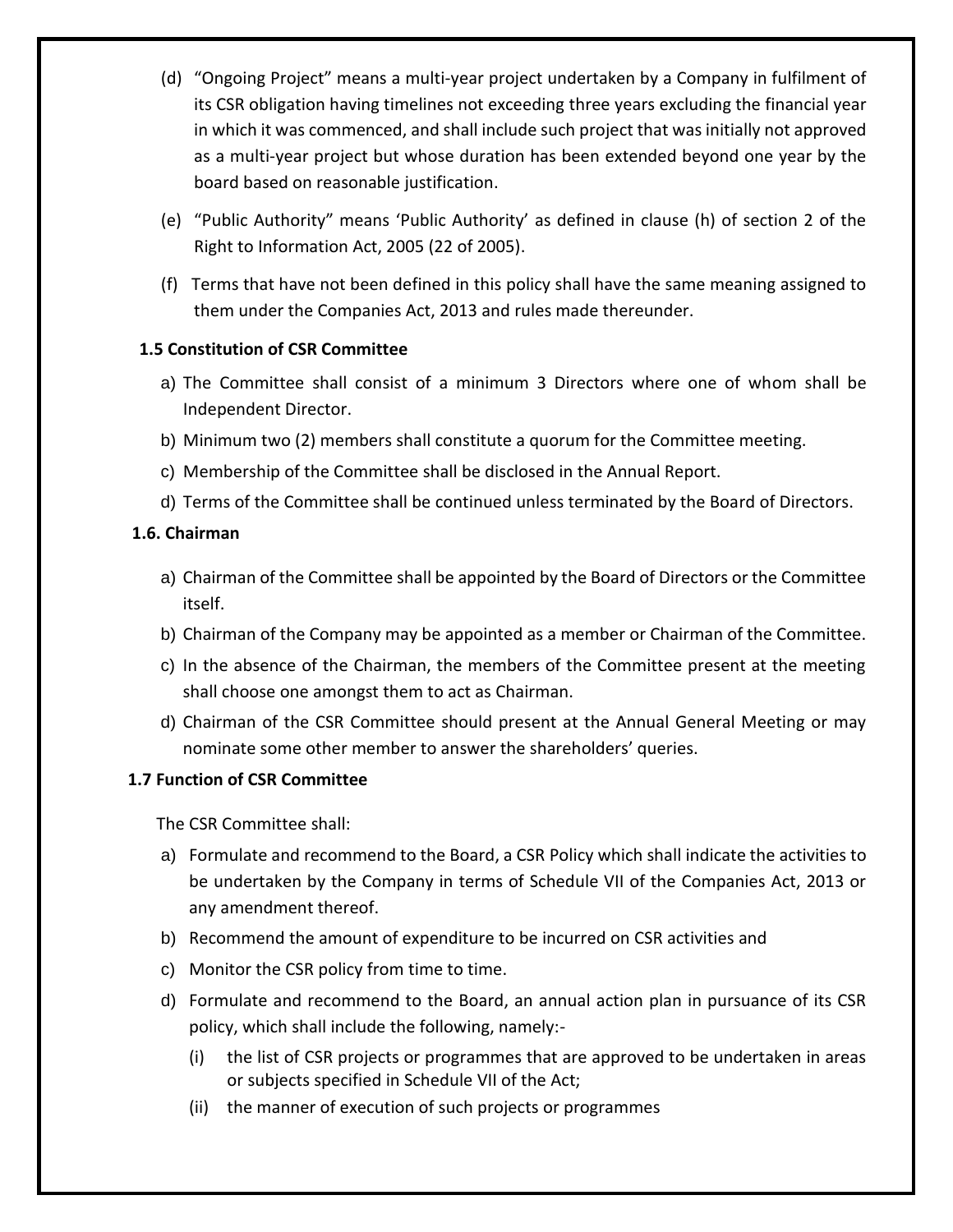- (iii) the modalities of utilisation of funds and implementation schedules for the projects or programmes;
- (vi) monitoring and reporting mechanism for the projects or programmes; and
- (v) details of need and impact assessment, if any, for the projects undertaken by the company

Provided that Board may alter such plan at any time during the financial year, as per the recommendation of its CSR Committee, based on the reasonable justification to that effect.

#### **2. Resources**

#### 2.1 **Funding & Allocation**

- a) For achieving its CSR objectives through implementation of meaningful & sustainable CSR programmes, the Board of Directors of VGL shall ensure that the Company spends at least 2% of its average net profits made during the three immediately preceding financial years, in pursuance of its CSR Policy.
- b) If the company fails to spend such amount, the Board shall, in its report, specify the reasons for not spending the amount and, unless the unspent amount relates to any ongoing project, transfer such unspent amount to a Fund specified in Schedule VII, within a period of six months of the expiry of the financial year.
- c) Where a company spends an amount in excess of requirement provided under subsection (5) of section 135, such excess amount may be set off against the requirement to spend under sub-section (5) of section 135 up to immediate succeeding three financial years subject to the conditions that –
	- (i) the excess amount available for set off shall not include the surplus arising out of the CSR activities, if any;
	- (ii) the Board of the company shall pass a resolution to that effect.
- d) Any amount remaining unspent under sub-section (5), pursuant to any ongoing project, fulfilling such conditions as may be prescribed, undertaken by a company in pursuance of its Corporate Social Responsibility Policy, shall be transferred by the company within a period of thirty days from the end of the financial year to a special account to be opened by the company in that behalf for that financial year in any scheduled bank to be called the Unspent Corporate Social Responsibility Account, and such amount shall be spent by the company in pursuance of its obligation towards the Corporate Social Responsibility Policy within a period of three financial years from the date of such transfer, failing which, the company shall transfer the same to a Fund specified in Schedule VII, within a period of thirty days from the date of completion of the third financial year.
- e) Any surplus arising out of the CSR activities shall not form part of the business profit of a company and shall be ploughed back into the same project or shall be transferred to the Unspent CSR Account and spent in pursuance of CSR policy and annual action plan of the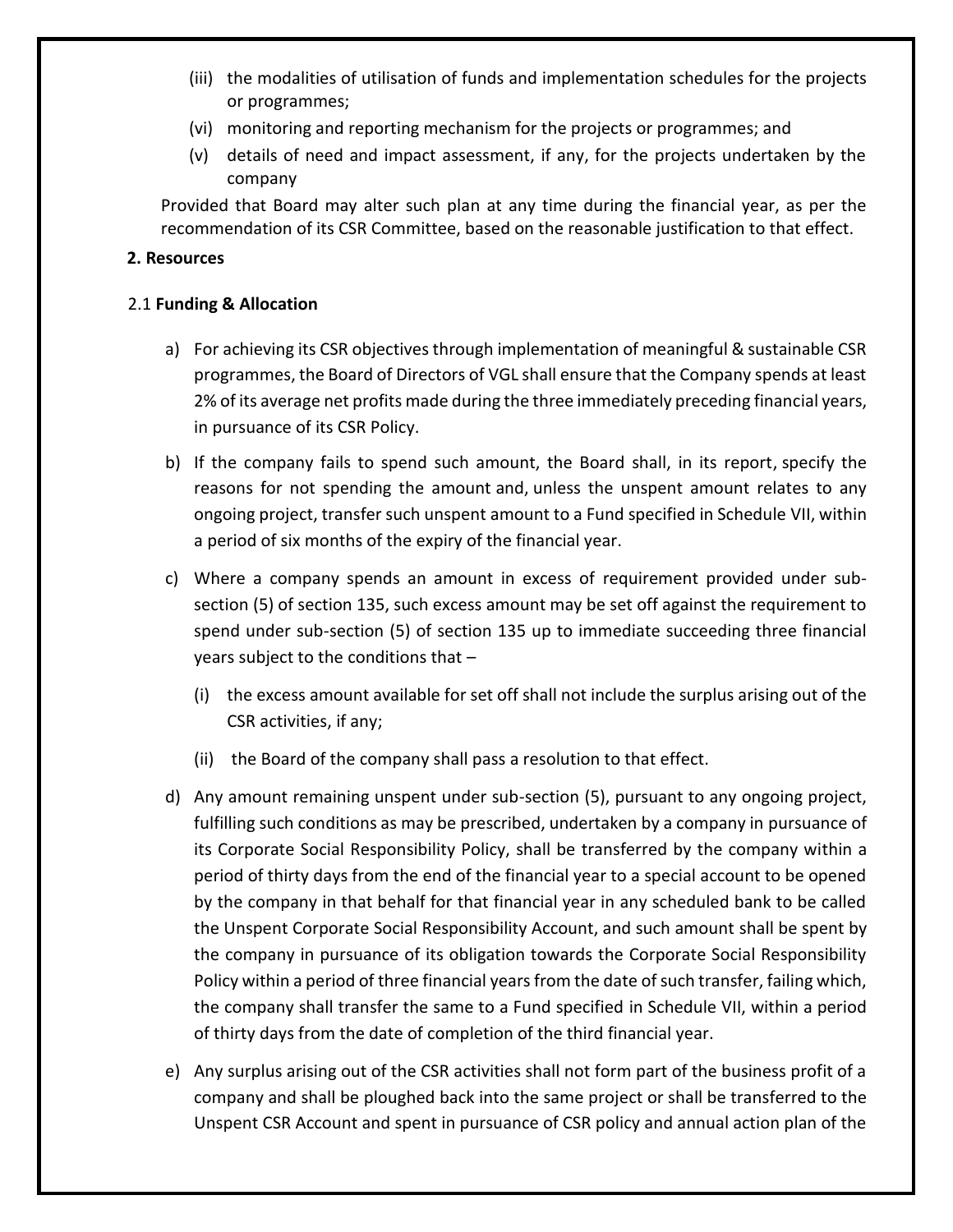company or transfer such surplus amount to a Fund specified in Schedule VII, within a period of six months of the expiry of the financial year.

- f) The CSR amount may be spent by a company for creation or acquisition of a capital asset, which shall be held by -
	- (i) a company established under section 8 of the Act, or a Registered Public Trust or Registered Society, having charitable objects and CSR Registration Number; or
	- (ii) beneficiaries of the said CSR project, in the form of self-help groups, collectives, entities; or
	- (iii) a public authority:

# 2.2 **Mode of Implementation**

- a) CSR programs, projects or activities, will be implemented/undertaken by the Company through one or more of the following methods:
	- i) Company by Itself
		- a) The Chairman of the CSR Committee and as agreed upon in the Committee.
		- b) CSR Team consisting Group CFO and VP HR.
	- ii) a company established under section 8 of the Act, or a registered public trust or a registered society, registered under section 12A and 80 G of the Income Tax Act, 1961 established by the company, either singly or along with any other company.
	- iii) a company established under section 8 of the Act, or a registered public trust or a registered society, registered under section 12A and 80G of the Income Tax Act, 1961, and having an established track record of at least three years in undertaking similar activities.
	- iv) In collaboration with other organizations.
	- v) Other entity as specified under the Act/Rules.
- b) The allocated CSR budgets / Corpus will be utilized for CSR activities undertaken within India:
	- i) which are not exclusively for the benefit of employees of the Company or their family members; and
	- ii) which are not undertaken in pursuance of normal course of business of the Company.

# 3. **CSR Activities**

The Company shall undertake and execute all or any of the following CSR activities ("CSR projects/ programmes"):

- $\triangleright$  Eradicating hunger, poverty and malnutrition, in particular, the following activities:
	- Generating awareness on malnourishment and measures to eradicate it.
	- Providing mid-day meal through recognized trust & other institutions.
	- Monitoring growth of children below 5 years age.
	- Developing village level health entrepreneurs to make available the MNP (Micro Nutrient Powder) at low cost.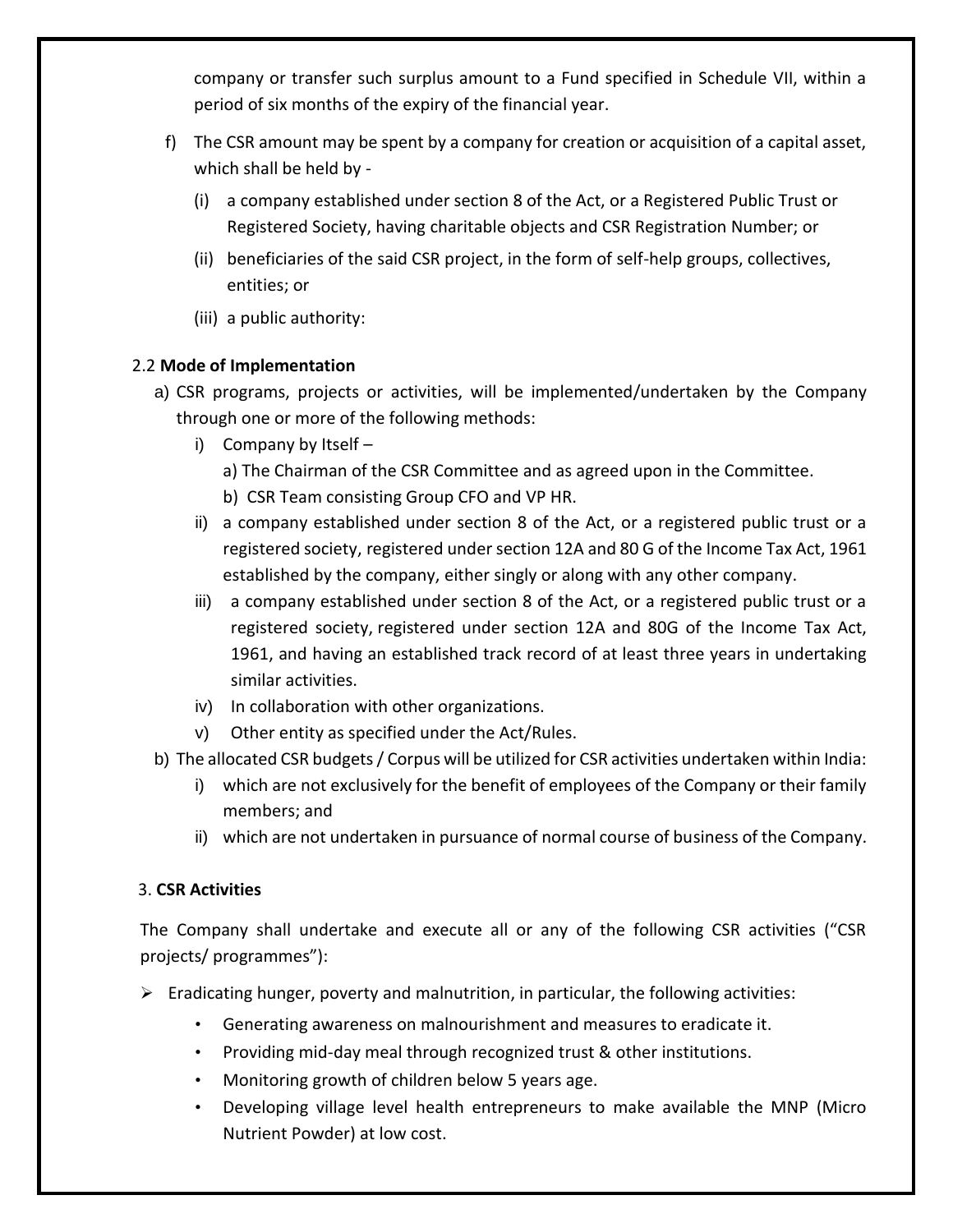- $\triangleright$  Promoting health care including preventive health care facilities to the society through recognized trust or societies and hospitals including the following activities:
	- ICTC center for HIV testing and awareness on HIV/AIDS Immunization.
	- Safe drinking water availability.
	- Engaging health workers locally from the villages for addressing Mother.
	- Taking care of mentally retarded children.
	- Taking care of old age people.
	- Running health center for ANC checkup, pre and post natal care.
	- DOTS center for Tuberculosis.
	- Health clinics for diagnosis of communicable diseases.
- ➢ Promoting education through schools and other organization:-
	- Providing education to mentally retarded children.
	- Support the schools for meeting the expenses relating to educational aids and other expenses.
	- Scholarships to students.
	- Improving sanitation- Toilet construction.
	- Setting up libraries.
	- Improving/maintaining infrastructure for education & sports activities.
	- Supporting in teaching aids.
	- Teacher's training.
	- Providing funds for Higher Education for needy students relating to socially and economically backward groups.
	- Providing education to under privilege children.
	- Others- financially, logistically and organizationally.
- $\triangleright$  Employment enhancing vocational skills, in particular, the following activities: Vocational training focused on employment generating skills, Entrepreneurship development programmes.
- ➢ Promoting gender equality and empowering women, in particular, the following activities:
	- Women centric training programs at Vocational Training Centers.
	- Promoting formation of women SHGs for their economic independence.
	- Providing loans without interest to start micro enterprises.
- $\triangleright$  Ensuring environmental sustainability, including plantation by school children.
- $\triangleright$  Rural development projects, in particular, support the community infrastructure for improving sanitation, drainage systems etc.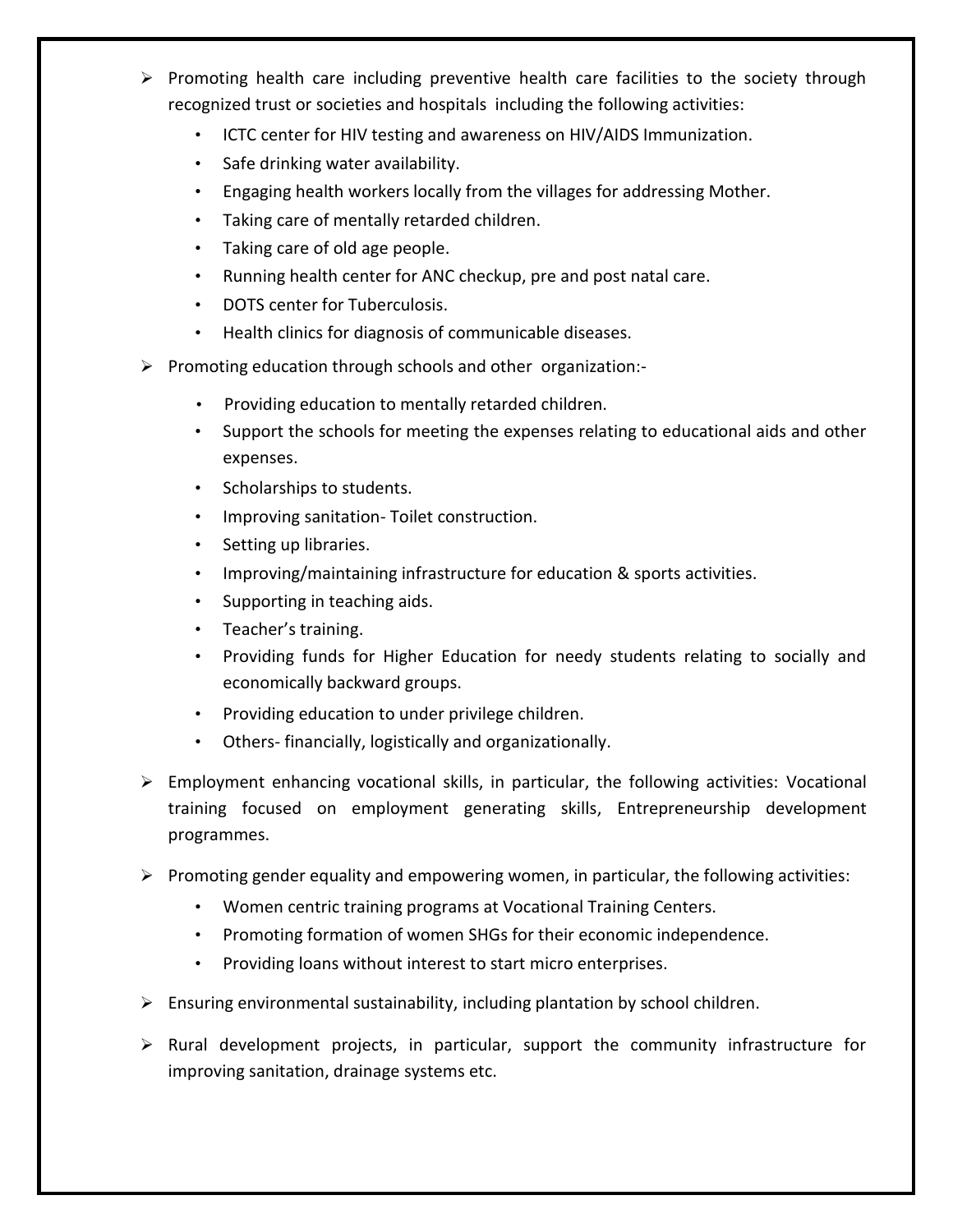- ➢ Contributing to the funds, agencies, Government/Non-government authorities, associations, body corporates etc as authorized/specified under the Schedule VII of the Act from time to time.
- $\triangleright$  Disaster management, including relief, rehabilitation and reconstruction activities.
- $\triangleright$  Any other activity as defined in Schedule VII of the Companies Act, 2013

The CSR Committee may identify other areas for CSR activities, from time to time.

#### **4. Monitoring & Feedback**

Monitoring and Evaluation Mechanisms include the following, one or more of which shall be implemented based on the size, quantum and tenure of the CSR programmes:

- a) To ensure effective implementation of the each CSR programmes undertaken, a monitoring mechanism will be put in place by the CSR Team.
- b) Feedback would also be obtained from the beneficiaries by CSR team about the programmes, as and when required.
- c) Field visits would be conducted by the respective CSR teams to ensure the progress of the programmes. The visits would be informed and surprised also.
- d) Implementing Agencies would be required to report narrative as well as financial updates on a quarterly/annual basis in the format mutually decided.
- e) The Finance and Accounts/Internal Audit Team of VGL may conduct audit of the CSR programmes as and when required. The Finance and Accounts may, from time to time, also guide the respective Implementing Agencies and CSR team of VGL on necessary compliances.
- f) Impact Assessment may be conducted on a periodic basis, through CSR team of VGL and/or independent professional third parties, if need be, especially on the strategic and high value programmes.
- g) A company may engage outside agency or international organisations for designing, monitoring and evaluation of the CSR projects or programmes as per its CSR policy as well as for capacity building of their own personnel for CSR.

# **5. Board Responsibility**

The Board of Directors of the Company shall ensure that:

- CSR activities, as per clause 3 of this Policy, are undertaken by the Company.
- the Company spends, in every financial year, at least two percent of the average net profits of the Company made during the three immediately preceding financial years, in pursuance of this Policy.